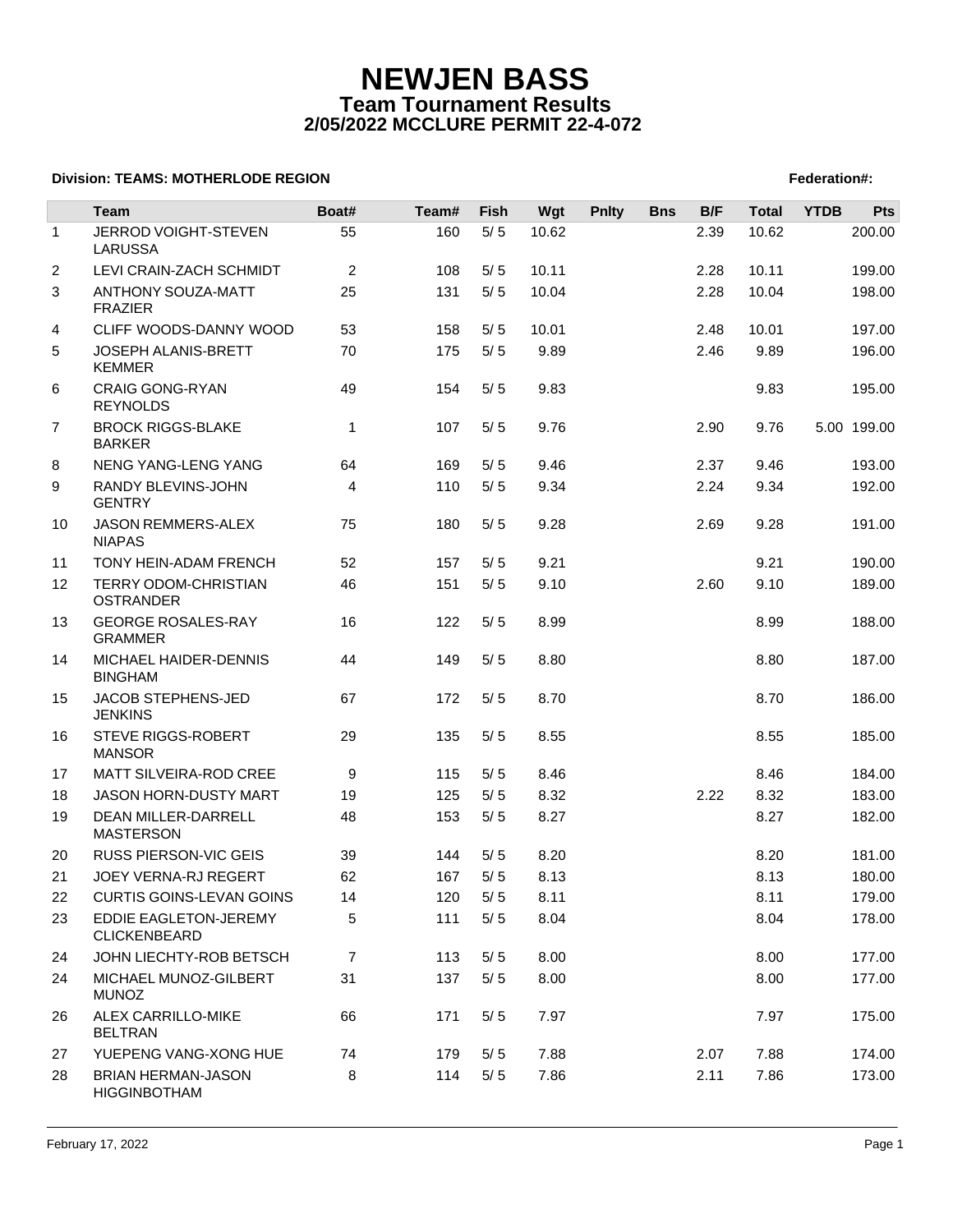# **NEWJEN BASS Team Tournament Results 2/05/2022 MCCLURE PERMIT 22-4-072**

### **Division: TEAMS: MOTHERLODE REGION FEDERATION FEDERATION: A SET AND REGION FEDERATION: TEAMS: NOTHERLODE REGION**

|    | Team                                             | Boat# | Team# | Fish  | Wgt  | <b>Pnlty</b> | <b>Bns</b> | B/F  | <b>Total</b> | <b>YTDB</b> | <b>Pts</b>  |
|----|--------------------------------------------------|-------|-------|-------|------|--------------|------------|------|--------------|-------------|-------------|
| 29 | <b>GARRETT MADDEX-KEITH</b>                      | 27    | 133   | $5/5$ | 7.71 |              |            |      | 7.71         |             | 172.00      |
|    | <b>ROLLIN</b>                                    |       |       |       |      |              |            |      |              |             |             |
| 30 | JEFF CISSELL-CLAYTON<br>LAUCHLAND                | 42    | 147   | 5/5   | 7.59 |              |            |      | 7.59         |             | 171.00      |
| 31 | LARRY VANG-BISHOP VUE                            | 57    | 162   | 5/5   | 7.54 |              |            |      | 7.54         |             | 170.00      |
| 32 | <b>ISAAC BUDESILICH-TOM</b><br><b>BUDESILICH</b> | 72    | 177   | 4/4   | 7.50 |              |            | 2.77 | 7.50         |             | 169.00      |
| 33 | RANDY PIERSON-GLENN<br><b>PIERSON</b>            | 38    | 143   | 5/5   | 7.47 |              |            |      | 7.47         |             | 168.00      |
| 34 | YENG HER-JACKSON XIONG                           | 50    | 155   | 5/5   | 7.40 |              |            |      | 7.40         |             | 167.00      |
| 35 | VACHA VANG-MING VANG                             | 45    | 150   | $5/5$ | 7.39 |              |            |      | 7.39         |             | 166.00      |
| 36 | THAI VUE-JASON YANG                              | 36    | 141   | 5/5   | 7.25 |              |            |      | 7.25         |             | 165.00      |
| 37 | MITCHELL MOUA-TIMOTHY<br><b>MOUA</b>             | 13    | 119   | 5/5   | 7.10 |              |            | 2.34 | 7.10         |             | 164.00      |
| 38 | CAREY EDWARDS-JEREMY<br><b>EDWARDS</b>           | 11    | 117   | 5/5   | 7.09 |              |            |      | 7.09         |             | 163.00      |
| 39 | EDDIE HINOJOSA-MATT<br><b>MENDEZ</b>             | 41    | 146   | 5/5   | 7.04 |              |            |      | 7.04         |             | 162.00      |
| 40 | ANTHONY PIMENTEL-NORVAL<br><b>PIMENTEL</b>       | 10    | 116   | 5/5   | 7.03 |              |            |      | 7.03         |             | 161.00      |
| 41 | ROBERT MARTINEZ-JOSE<br><b>MARTINEZ</b>          | 24    | 130   | 5/5   | 6.92 |              |            |      | 6.92         |             | 160.00      |
| 42 | JEFF TUEL-JEFF TUEL JR.                          | 68    | 173   | 5/5   | 6.85 |              |            |      | 6.85         |             | 159.00      |
| 43 | SHADOWNS VANGYI-LA<br><b>XIONG</b>               | 28    | 134   | 4/4   | 6.69 |              |            | 2.79 | 6.69         |             | 2.00 160.00 |
| 44 | KHAM XIONG-CHUFU VANG                            | 58    | 163   | 5/5   | 6.60 |              |            |      | 6.60         |             | 157.00      |
| 45 | <b>CRAIG PENN-ERIK HANSEN</b>                    | 65    | 170   | 5/5   | 6.57 |              |            |      | 6.57         |             | 156.00      |
| 46 | NOUKHUE VANG-NOUKEN<br><b>VANG</b>               | 63    | 168   | $5/5$ | 6.44 |              |            |      | 6.44         |             | 155.00      |
| 47 | THAI HER-CHUEYEE YANG                            | 26    | 132   | 4/4   | 6.42 |              |            | 2.77 | 6.42         |             | 154.00      |
| 48 | BRIAN RUTHMAN-DAVE<br><b>HOLMES</b>              | 69    | 174   | 5/5   | 6.27 |              |            | 1.46 | 6.27         |             | 153.00      |
| 49 | PEDRO<br>MCDOUGALL-ROBERT<br><b>BURROWS</b>      | 56    | 161   | 4/4   | 6.06 |              |            |      | 6.06         |             | 152.00      |
| 50 | TONY HUNT-QUINCY MARRS                           | 6     | 112   | 4/4   | 5.87 |              |            |      | 5.87         |             | 151.00      |
| 51 | PHIL DAVIS-TOM SHORES                            | 40    | 145   | 4/4   | 5.79 |              |            |      | 5.79         |             | 150.00      |
| 52 | LUCKY VANG-MENG THAO                             | 61    | 166   | 4/4   | 5.57 |              |            |      | 5.57         |             | 149.00      |
| 53 | JOSH HOUSEY-JEFF<br>DEMACABALIN                  | 12    | 118   | 4/4   | 5.15 |              |            |      | 5.15         |             | 148.00      |
| 54 | KEVIN LEE NOR.-LINDA SONG                        | 34    | 17    | 3/3   | 4.62 |              |            | 2.36 | 4.62         |             | 147.00      |
| 55 | JARED COOK-TIM COOK                              | 47    | 152   | 3/3   | 4.61 |              |            |      | 4.61         |             | 146.00      |
| 56 | XANG VANG-HER PAO MOUA                           | 17    | 123   | 3/3   | 4.47 |              |            |      | 4.47         |             | 145.00      |
| 57 | JOSE CARRILLO-ADRIAN<br><b>EGURE</b>             | 71    | 176   | 3/3   | 4.00 |              |            |      | 4.00         |             | 144.00      |